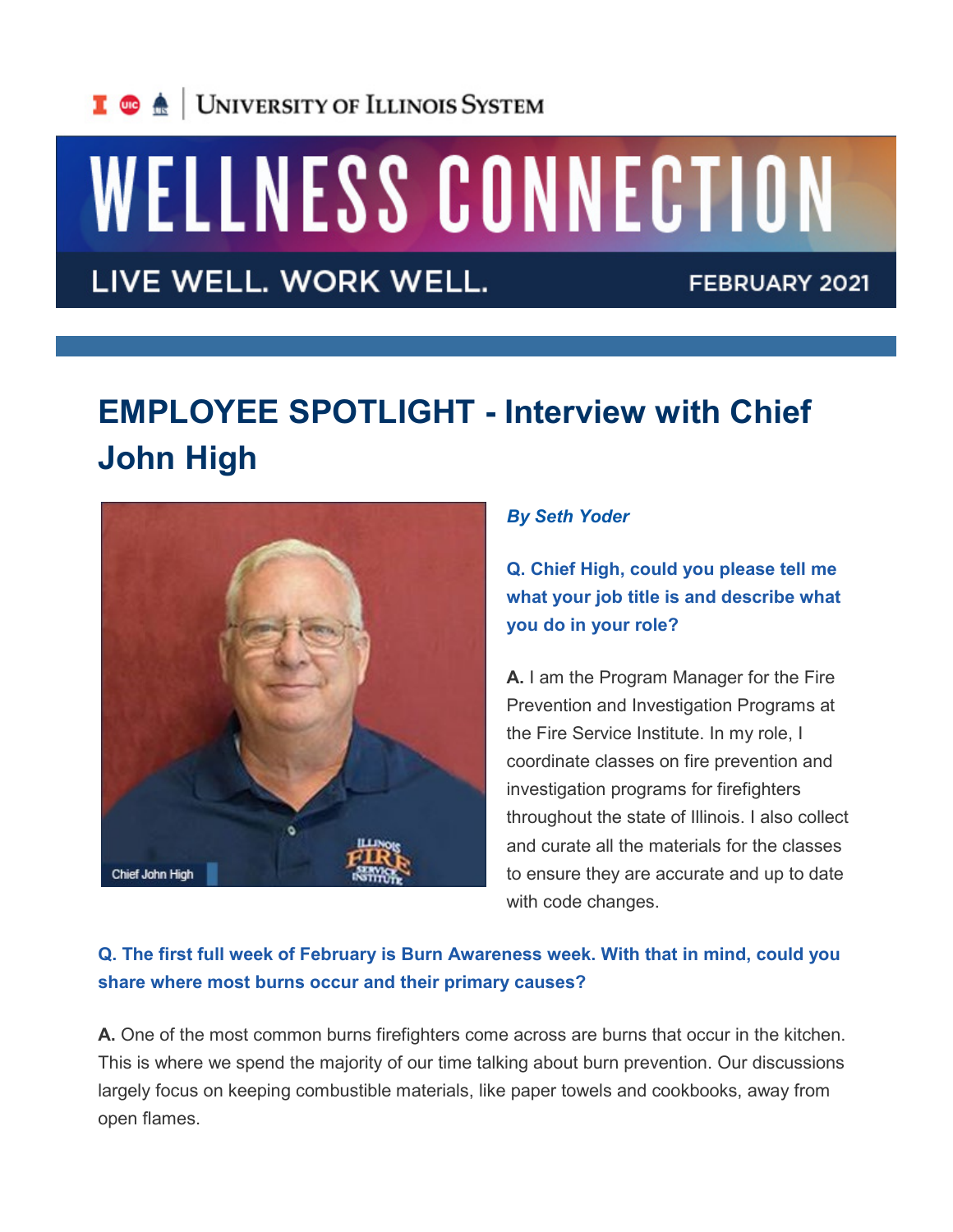We also spend a great deal of time discussing how to prevent or respond to grease fires. Grease fires often occur because we are doing too many things in the kitchen and forget about the pan heating on the stove. The most dangerous part of grease fires is how we react to them. Our natural inclination is to put water on a fire, but in the case of a grease fire, water will only make the situation worse. We encourage people if they can, to turn down the heat and slide the pan away. If that option is not possible, the next best option is to cover the flames with a lid or a large cookie sheet which will allow you to keep some distance away from the flames. If the fire has spread beyond both of these options, the last option would be to use an ABC fire extinguisher, which is an easy dry chemical-type of fire extinguisher.

#### **Q. There are many different types of burns. What advice would you give on treating different types of burns?**

**A.** Yes, there are a variety of types of burns. For example, burns caused by fire are referred to as thermal burns. There are also burns caused by chemicals, called chemical burns and there are also electrical burns. Regardless of the type of burn the first thing you should always do after experiencing a burn (if possible) is to move away from whatever has caused the burn and immediately start to cool the burn area. You can do this by running cool water over the burn area. The water should be cool and not ice cold, because you want to gradually cool down the burn area. If you get a chemical burn, you should wash the chemicals off immediately and continue to rinse the burn area for at least 15 minutes to ensure you have washed all the chemicals off your skin. If you get an electrical burn, depending on the severity of the shock, you should seek medical treatment because there could be internal burns that you would otherwise be unaware of.

For first and second-degree burns on the skin, you can often treat them at home with ointment and bandages. However, it is important that you do your best to not bust any blisters, as the blister protects the skin from infection. If you experience a third-degree burn, which is a burn that burns down into your lower tissue, or a burn around your mouth and/or nose, you should seek medical treatment.

#### **Q. Are there any unlikely burn hazards that we should be aware of?**

**A.** Probably the most disguised type of burn is the electrical burn simply because we rarely see any type of burn on the skin as a result of this type of burn. However, like I mentioned previously, there might be an entrance and exit wound caused by an electrical burn, but the majority of the damage will be internal. For example, if you get an electrical shock entering your right arm, the shock is going to find the quickest path to the ground and that path may directly collide with your heart, which has the potential to cause serious damage you may not recognize